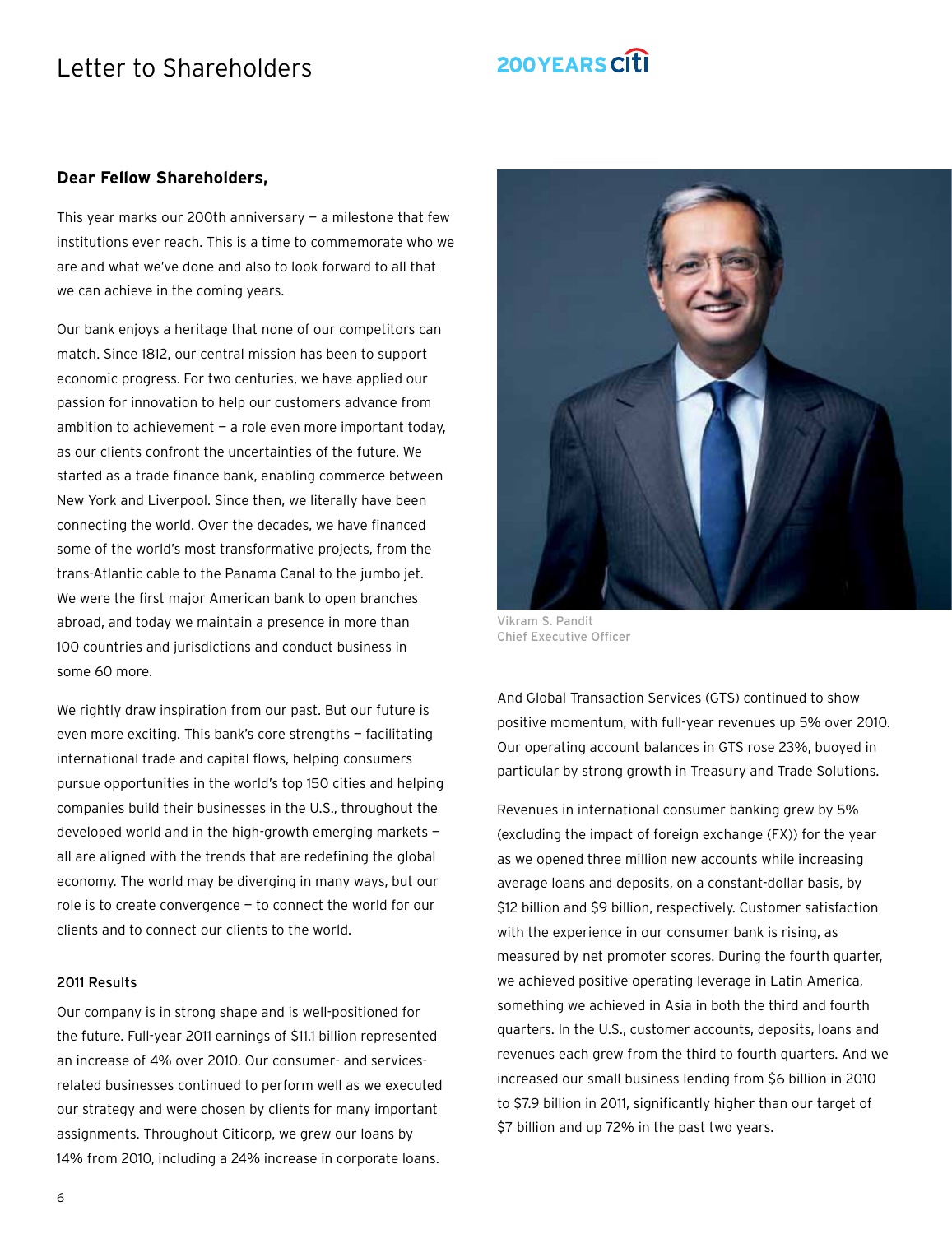Yet while 2011 was a good year for us, our results fell short of expectations in the fourth quarter. Fears of a banking crisis in Europe – or worse, a change in the status of the euro  $$ affected the entire sector and weighed on client confidence and activity throughout the world. Market activity was down significantly, and our clients reduced their risk exposures. All of our businesses geared to the capital markets  $-$  such as Sales and Trading, Securities and Fund Services in GTS, and even investment sales in consumer banking — were adversely impacted.

In addition, we are not completely through with our remediation efforts. We reduced Citi Holdings assets by an additional \$90 billion in 2011 after many successful sales. We have split what used to be CitiFinancial into two components: a servicing portfolio for existing loans and OneMain Financial, which continues to originate personal **11.7% 12.9% 13.6% \$(1.6) \$10.6 \$11.1** loans in the U.S. This restructuring will help us prepare for an eventual sale of OneMain, a solid business but one outside the scope of our core mission and current strategy. As with every asset in Citi Holdings, we will sell only on economically rational terms. Now that Retail Partner Cards (renamed Citi Retail Services) is back in Citicorp, Citi Holdings assets stand at only 12% of our balance sheet — well below 19% at the end **2009 2010 2011 2009 2010 2011** of last year. **Citigroup Tier 1 Capital Ratio (in billions of dollars)**

Our expenses rose by \$3.6 billion in 2011. Approximately two-thirds of that was owing to the impact of foreign exchange and nonoperating expenses such as increased legal and repositioning charges. Factoring those out, expenses rose by \$1.0 billion, or 2.0%, driven by investments. **(in billions of dollars)**

#### Investments in the Future

Despite the soft economy and market turmoil over the past year, we judged it important to continue making key investments in the long-term health of our businesses even as we worked to bolster our quarterly earnings. Thus, in keeping with our strategy, we invested an additional **2009 2010 2011 2009 2010 2011** \$3.9 billion to bring our franchise up to the standards our clients and regulators expect from a global bank of our caliber. Nearly half of that, \$1.9 billion, was self-funded through reengineering savings. We also made much-needed



**Citigroup Tier 1 Common Ratio**

**2009 2010 2011**

# **9.6% 10.8% 11.8%**

## **Citigroup Net Revenues**



**2009 2010 2011**

**Citicorp Revenues**

**2011 Revenues: \$64.6 billion**

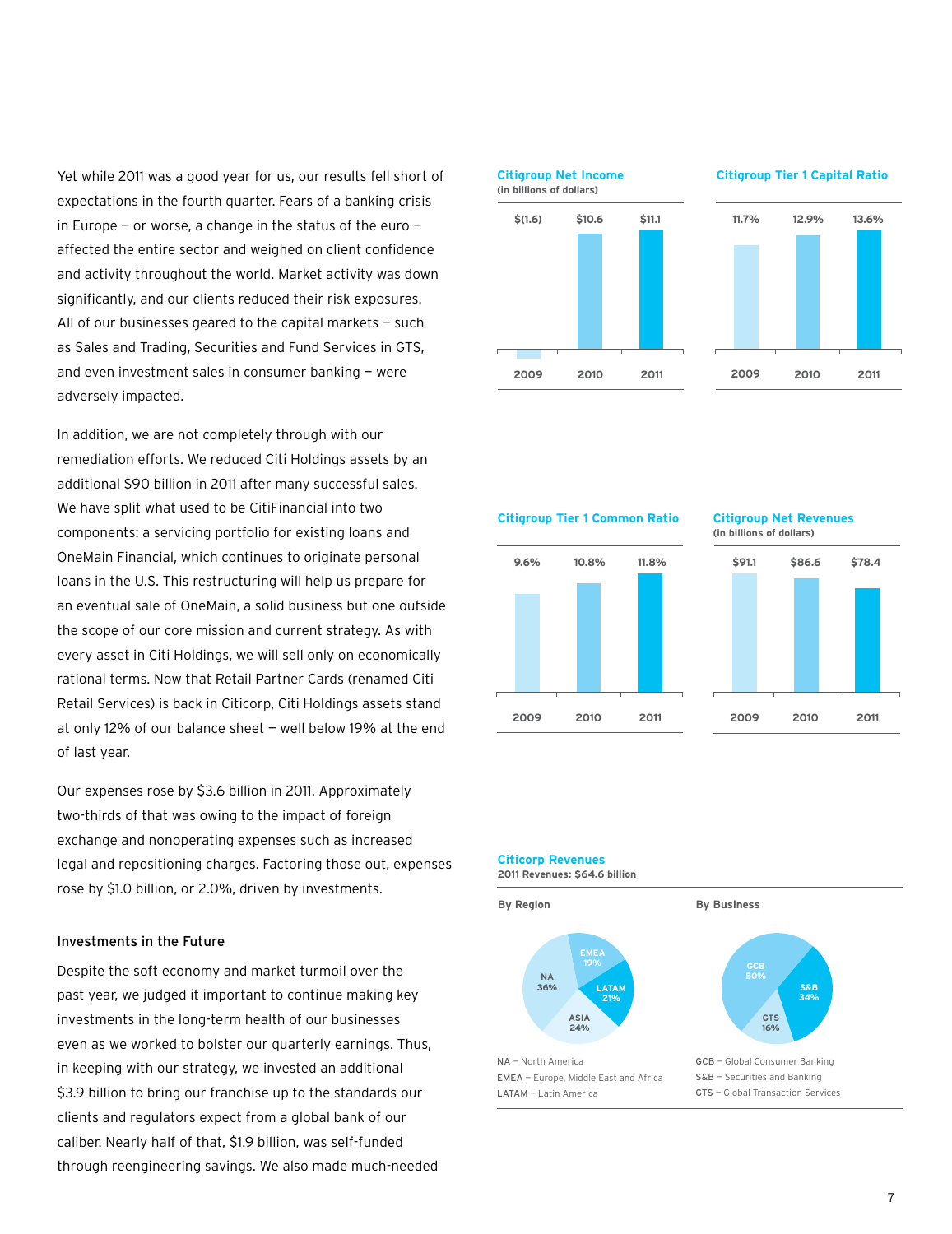## Letter to Shareholders

# 200YEARS CITI

investments in our infrastructure. Our institutional and consumer businesses were burdened with a patchwork of outdated, often overlapping and even redundant technology systems that needed to be replaced. During the crisis, we deferred many important initiatives but now must focus on making our bank more efficient and nimble.

Many of these investments, such as nearly \$1 billion in 2011 to meet regulatory requirements, are not discretionary. Some, such as building a common technology platform for our global consumer business, are vital to improving the customer experience globally. Investments in our North America cards business grew by more than \$500 million last year a necessary effort to get us back into a position to take on our peers head-to-head. Similarly, in fast-growing emerging markets where standing still risks losing share, we had to invest just to keep up. Investments to grow the client franchise in Asia and Latin America rose by approximately \$300 million.

We intend to reduce our expenses in 2012 compared with 2011 levels (assuming no changes in FX or significant one-time charges). We also will continue to right-size our businesses for the opportunities we see so that we are prepared whether the current environment proves to be the result of a cyclical or secular trend.

#### Progress on Our Priorities

Despite the challenging environment, in 2011 we still were able to make progress on all of the execution priorities I outlined in last year's letter.

Our intense focus on capturing emerging market trade and capital flows yielded some impressive achievements over the past year. Citi's loans to companies in the emerging markets grew by 34% from 2010 to 2011. Among the many deals we concluded in the emerging markets in 2011, Citi was the lead underwriter on the \$3.7 billion capital-raising for Russian telecommunications company VimpelCom. This was the largest capital markets financing exercise ever for a private sector company in Russia. And Citi acted as exclusive advisor to Japanese beverage company Kirin on its \$2.6 billion acquisition of Schincariol in August 2011 — the second-largest Japanese acquisition in Latin America ever.

To further our ongoing initiative to become the world's digital bank, we were proud to be awarded a global mandate from one of Citi's largest clients to conduct online and mobile receivables and payments. Three key businesses — Global Enterprise Payments, Global Consumer Banking and GTS worked seamlessly together across every region to make this happen. While the details of the mandate are being finalized, this new project promises to be applicable across a range of clients and industries. We're also innovating with other partners — including telecoms, start-ups and other players in the ecosystem  $-$  to help shape mobile payments around the globe. In May, Citi served as the lead bank on the U.S. launch of Google Wallet, which offers the latest smartphone payment technology. Mobile payment pilot systems are under way in Asia and Latin America, and several others are being negotiated.

I'm particularly proud of the progress we've made in enhancing the customer experience at our bank. In 2011, we opened new Citi Smart Banking branches in Washington, D.C., Tokyo and Busan, South Korea. We also opened five innovative sales and service centers in Moscow and St. Petersburg plus 130 Citi Express locations — innovative 24-hour service units — in Colombia. We opened branches in three new markets in China, expanding our presence in that country to 13 cities. And, in direct response to customer feedback, in the U.S. we introduced the Citi Simplicity® credit card, whose benefits are unique and industry-leading: one APR, a single rate and no late fees.

Over the past 12 months, Global Consumer Banking also has introduced or refined digital banking options at an exceptional pace to meet or exceed those demands and continue Citi's evolution as the world's premier digital bank. I don't have the space here to list even half of our many accomplishments, but in July, we launched a consumer banking app designed for the iPad®. We also made major headway in the development of new customer applications for Facebook and Amazon's Kindle Fire, as well as mobile person-to-person payment capabilities,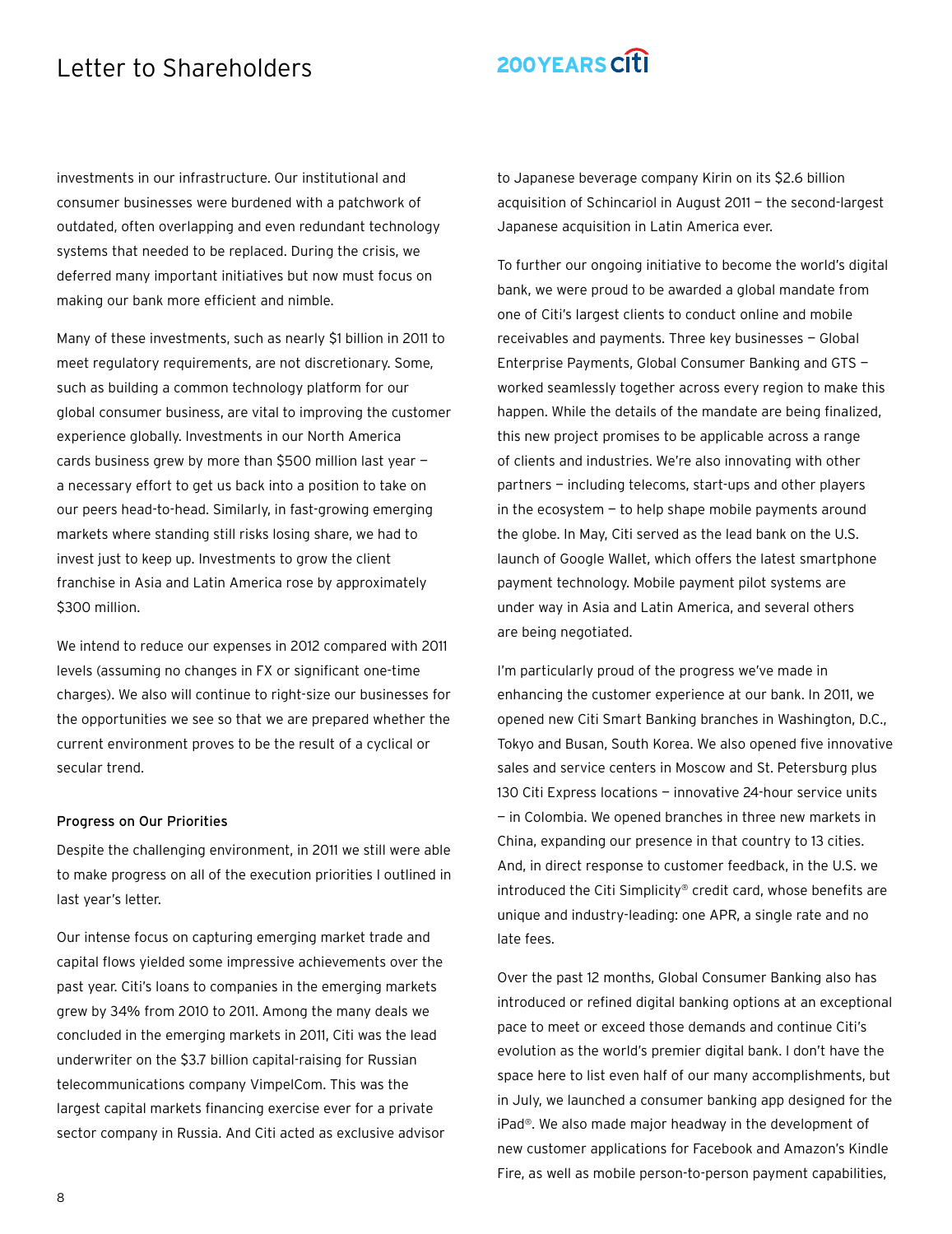to offer customers new and enhanced banking options. The 2011 results speak for themselves: Citi Mobile<sup>sM</sup> users were up more than 80%, and mobile transfers increased 170%. **By Region By Business**

On becoming the industry's best source of content: In 2011, we strengthened our global Economics team with several key hires, built a full-scale research capability for our Commodities **S&B 34% 36% LATAM 21%** group and enhanced our equity research in a number of **GTS 16% ASIA 24%** critical sectors, notably energy and health care. We also launched an innovative research series under the brand of Citi GPS (Global Perspectives & Solutions), reports that provide deep, thematic research relevant to all our clients on major issues facing the world economy. Grisenes and Banking NA — North America Equipment and all introduced to

We are making good progress on our pledge to build best-inclass corporate and investment banking capabilities. In 2011, we built our talent base in critical sectors such as technology, energy and industrials and in key countries, including China, **\$15.3 \$14.7 \$14.4 \$53.50 \$56.15 \$60.70** Russia, Brazil, Qatar and the UK. We established new country desks in 10 emerging market countries to enhance global connectivity for our corporate clients, in the U.S. and abroad, and help them capture capital flows into, out of and within the emerging markets. We relocated staff across regions to focus on client flows and provide guidance and **2009 2010 2011 2009 2010 2011** recommendations to clients based upon deep market knowledge. And we launched a Citi Global Banking Mobile application for the iPad that allows clients to access our latest insights on global capital markets and M&A. Citi is focused on supporting clients in the emerging markets by providing intraregional connectivity and detailed knowledge. **(in billions of dollars) Citigroup Book Value Per Share**

To better connect with our customers, we revamped our brand strategy to ensure that we present our company in a powerful, consistent way, unified under the name "Citi" everywhere while keeping the name "Citibank" for our retail bank. We're also proud to sponsor the 2012 U.S. Olympic and Paralympic Teams as they compete for the gold in London this summer.

We also made progress on our ongoing goal to attract the world's very best and most globally minded talent, wherever such people can be found. We realigned portions of the organization to better reflect Citi's long-term business strategy, including the creation of the COO/president role



**1Q'08 4Q'10 4Q'11 \$8271 \$359 \$269 Citi Holdings Assets (in billions of dollars)**

#### **Total Stockholders' Equity (in billions of dollars)**



**2009 2010 2011**

1 Peak quarter.



#### **Citigroup Deposits (in billions of dollars)**

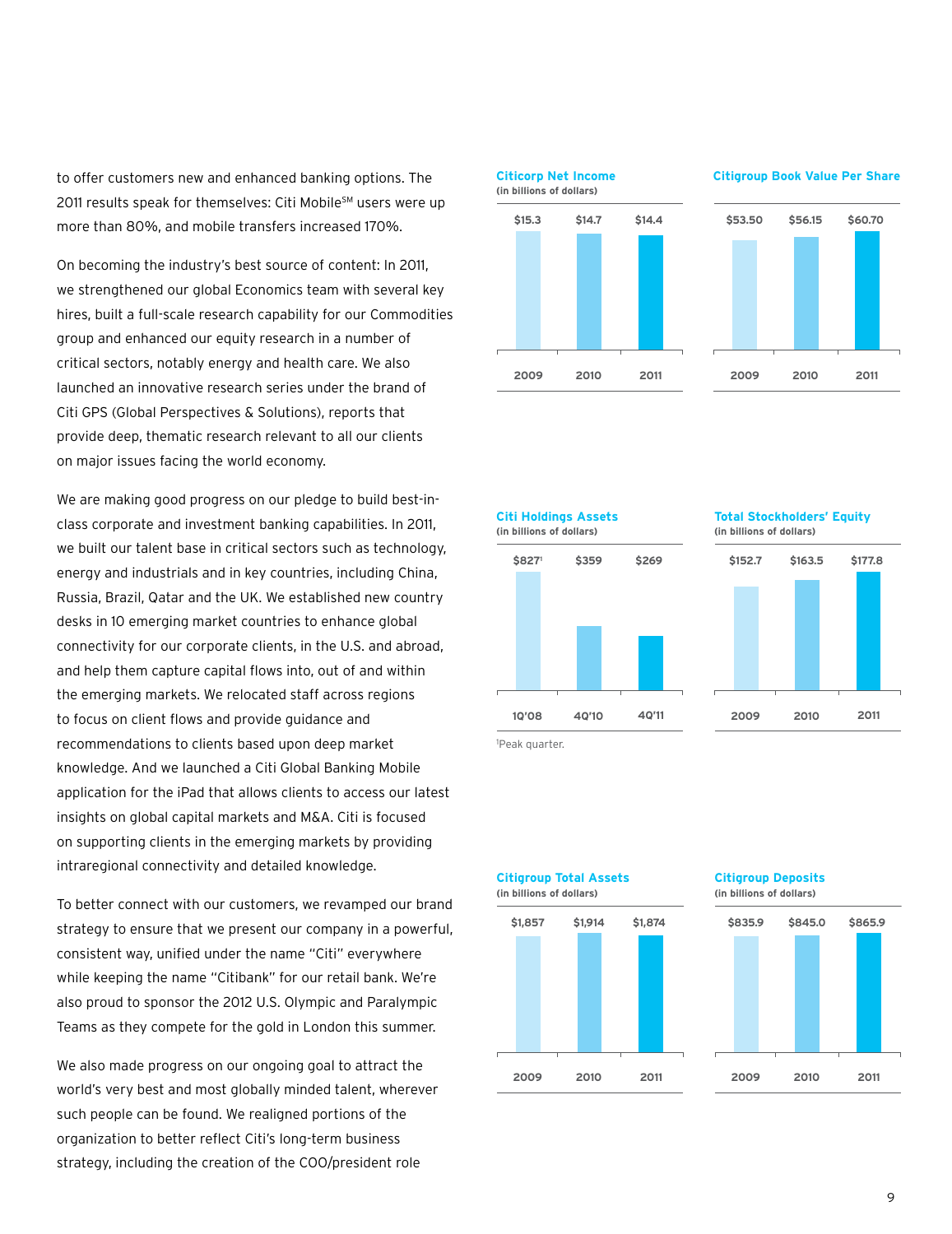## Letter to Shareholders

## 200YEARS CITI

and the new global consumer organization. We worked hard on leadership succession to ensure that the 200 or so most critical roles within the company are backed by deep benches of talent. And we held a huge number of leadership and executive development programs that reached more than 10,000 of our best people.

Citi also made strong headway in 2011 in our efforts to promote financial inclusion. Just two examples: In partnership with the city and county of San Francisco, we rolled out Kindergarten to College, the first universal college savings program in the U.S. In Indonesia, working with the U.S. Overseas Private Investment Corporation and Bank Danamon, we executed a \$20 million loan to fund the growth of Bank Danamon's Microfinance Program, which lends to microentrepreneurs and small businesses.

#### Three Central Responsibilities

Finally, let me turn to three central responsibilities and update you on what we accomplished in these areas over the past year. First, in everything we do, we seek to place the safety and soundness of this institution beyond question — an objective that is particularly important in the current environment. Second, we continually work to boost confidence in our franchise. And third, we strive to grow our book value as much as possible.

First, with respect to safety and soundness, our capital strength is among the highest of all our peers. We ended the year with a Basel I Tier 1 Common ratio of 11.8%, up from 10.8% one year ago. We remain highly liquid, with nearly a quarter of our balance sheet in cash and liquid securities. And our loan loss reserves remain strong.

Clearly, reducing risk in our trading books and across the franchise negatively impacted revenues in the second half of 2011. But it was the right and necessary step to take in this environment. Safety and soundness must come first. That's why, among other measures, we've been carefully managing our exposure to Western Europe — for instance, selling off our interest in Egg Banking PLC and our Belgian retail network while continuing to serve our clients throughout the region. We also have hedges in place to mitigate the various outcomes  $-$  or the ongoing lack of one  $-$  to the European situation.

In addition, we have been taking steps to reduce operating risk throughout our company. And our new enterprise risk framework and anti-money laundering efforts are working to spot trouble before it arises.

Second, opinion of our company has been steadily improving. We're increasingly given credit for what we offer and for what we have accomplished since the financial crisis. The vast majority of major equity analysts agree that Citi is a good investment. We won numerous awards, including Best Bank in Asia from *Euromoney* and Best Global Private Bank and Transaction Services Bank of the Year from *The Banker*.

Third, we continue to increase our company's book value. We achieved a 7.8% return on tangible common equity in 2011. That's in the middle of the pack with respect to our peers but well ahead of some and solid given the environment. In addition, we generated this return while growing our tangible common equity by 12%, a level near the top for our industry.

More to the point, we achieved that with about half our capital essentially unavailable for use in our core franchise. Citigroup has GAAP capital of roughly \$180 billion. However, for Basel I purposes, approximately \$25 billion of goodwill is deducted, and around \$40 billion of deferred tax assets is disallowed. This leaves us with \$115 billion of Tier 1 Common, of which approximately \$25 billion is tied up in Citi Holdings. In other words, only about \$90 billion, or half our capital, is available to support assets that can generate returns for our core franchise. The approximately 16% return we generated on our Citicorp franchise was quite good considering the ultra-low interest rate environment and sluggish worldwide growth during the year.

Yet our stock price suffered. The entire sector was down. All the macroeconomic factors discussed above — especially the problems in Europe — played a role. We suffered more than some, less than others. Citi Holdings and deferred tax assets